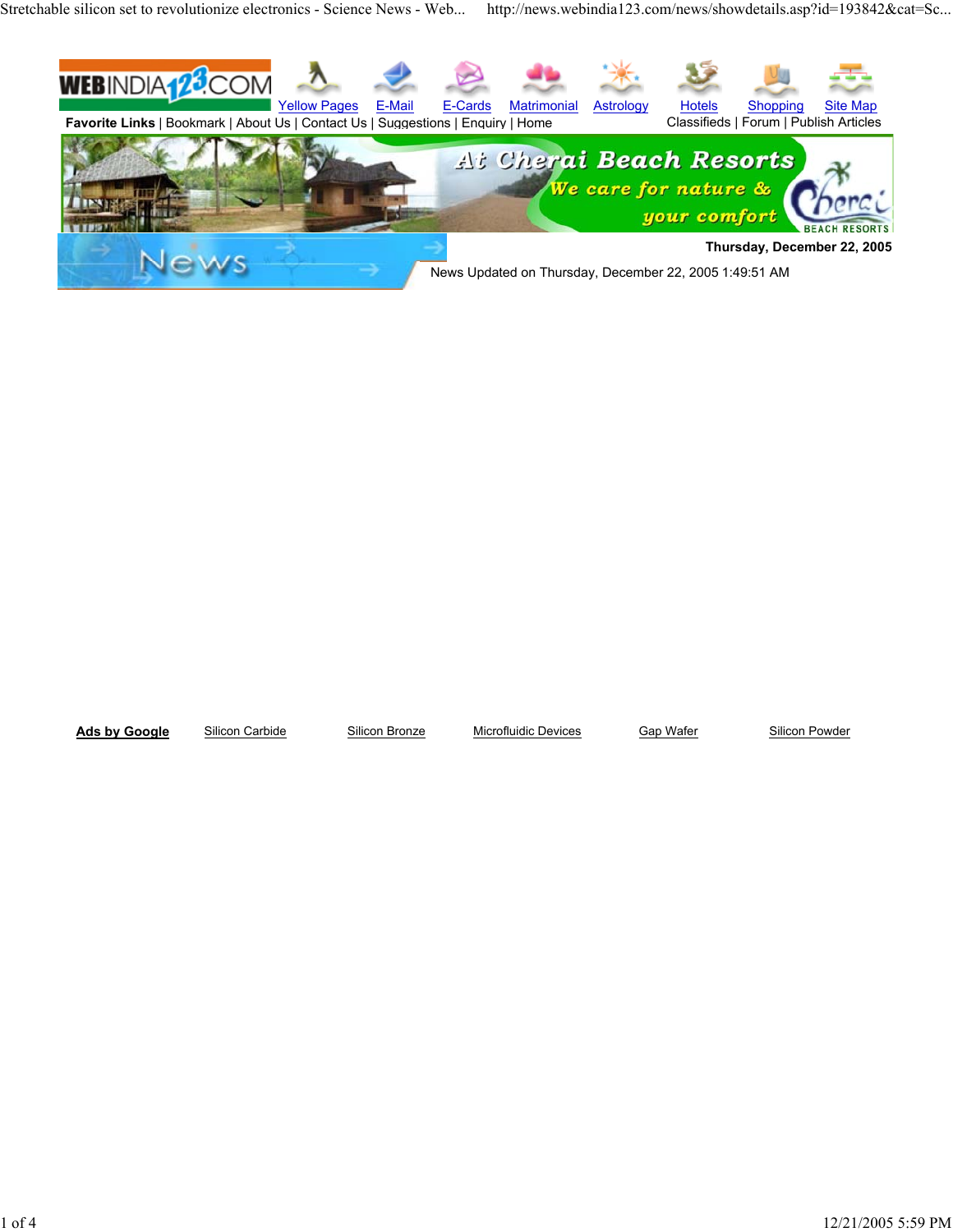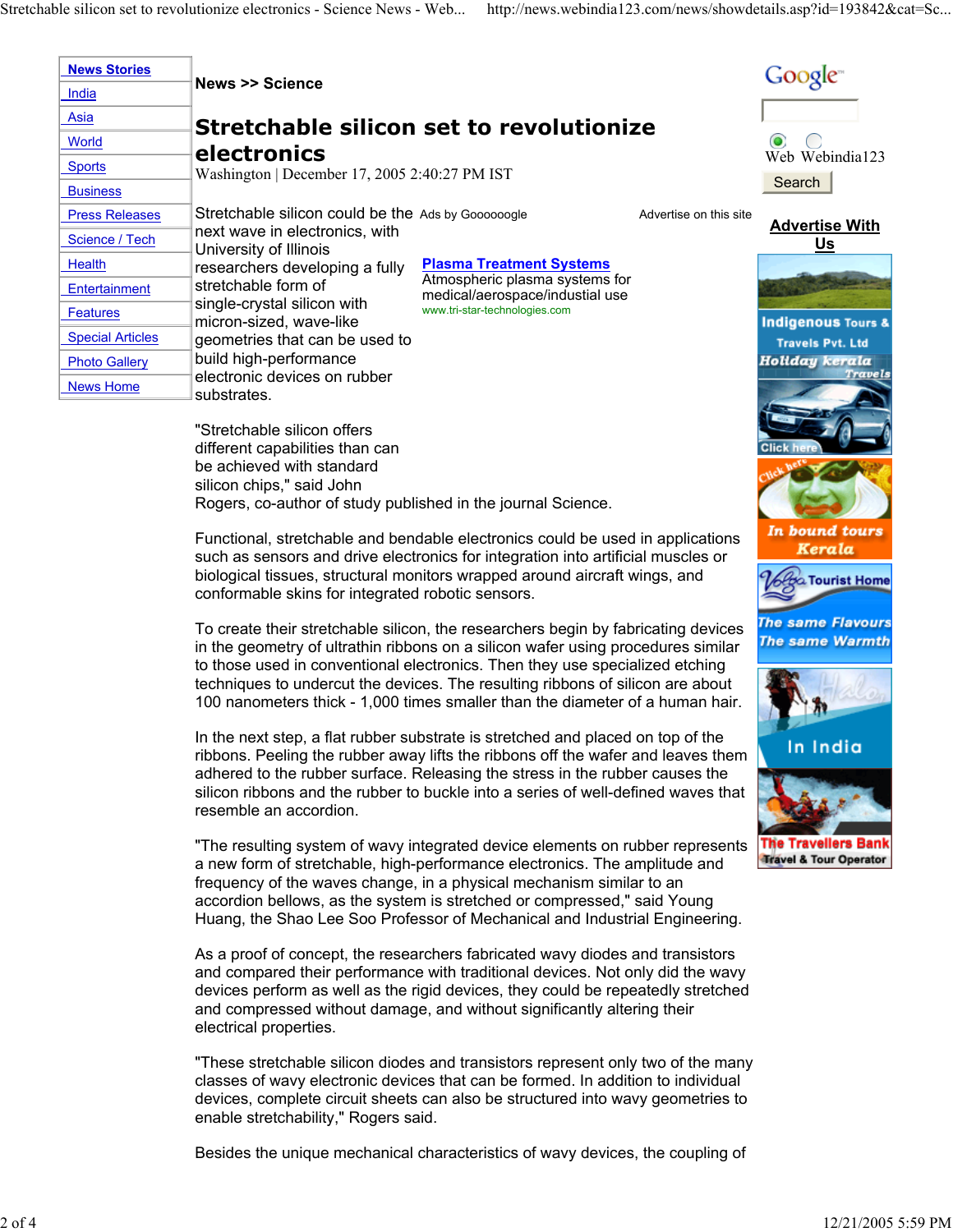strain to electronic and optical properties might provide opportunities to design device structures that exploit mechanically tunable, periodic variations in strain to achieve unusual responses. (ANI)

**Metal Finishing**

Polishing, Lapping, Fine Grinding, Diamond Machining, Metrology.

**SUPERSiC Silicon Carbide**

Beryllium Replacement. Optics & structures. Design flexibility.

## **Other Science Related News**

Dinosaur-expert professor only Indian on world body New rice plant raises yields by 30 percent 'US may face tsunami in 40 years' Genetic study may help Indian elephants' conservation NASA facility launch site for GlobalFlyer Drunken elephant myth exposed Adults also suffer cyclical vomiting Blocking nerve receptor cuts stroke damage Study: Therapy improves lazy eye in adults Scientists improve molecular analysis ISS crew to get special Christmas delivery Cognitive intervention relieves depression Older white women at risk for melanoma New NASA satellites shipped to launch site Transplanted stem cells repair hearts Sewage treatment plants odor explained Fruit fly studies help explain human heart Heart burn medications are risk factors Study: Parents key to how we handle stress Study: Unfamiliar voice-overs are best Stem cells for child brain trauma studied



А

Advertisements

**Silicon Carbide Products**

nano-powder, substrate fabrication, crucibles, bricks, kiln furniture

**Wafer Fabrication Tools** Resist, Strip, Etch, Plate, Develop Semitool Wet Processing Tools

**Micralyne - MEMS Foundry** Market leader in developing and manufacturing MEMS components. cutting tools. Many items in stock.

**D.R. Engineering** Standard and custom CBN & PCD